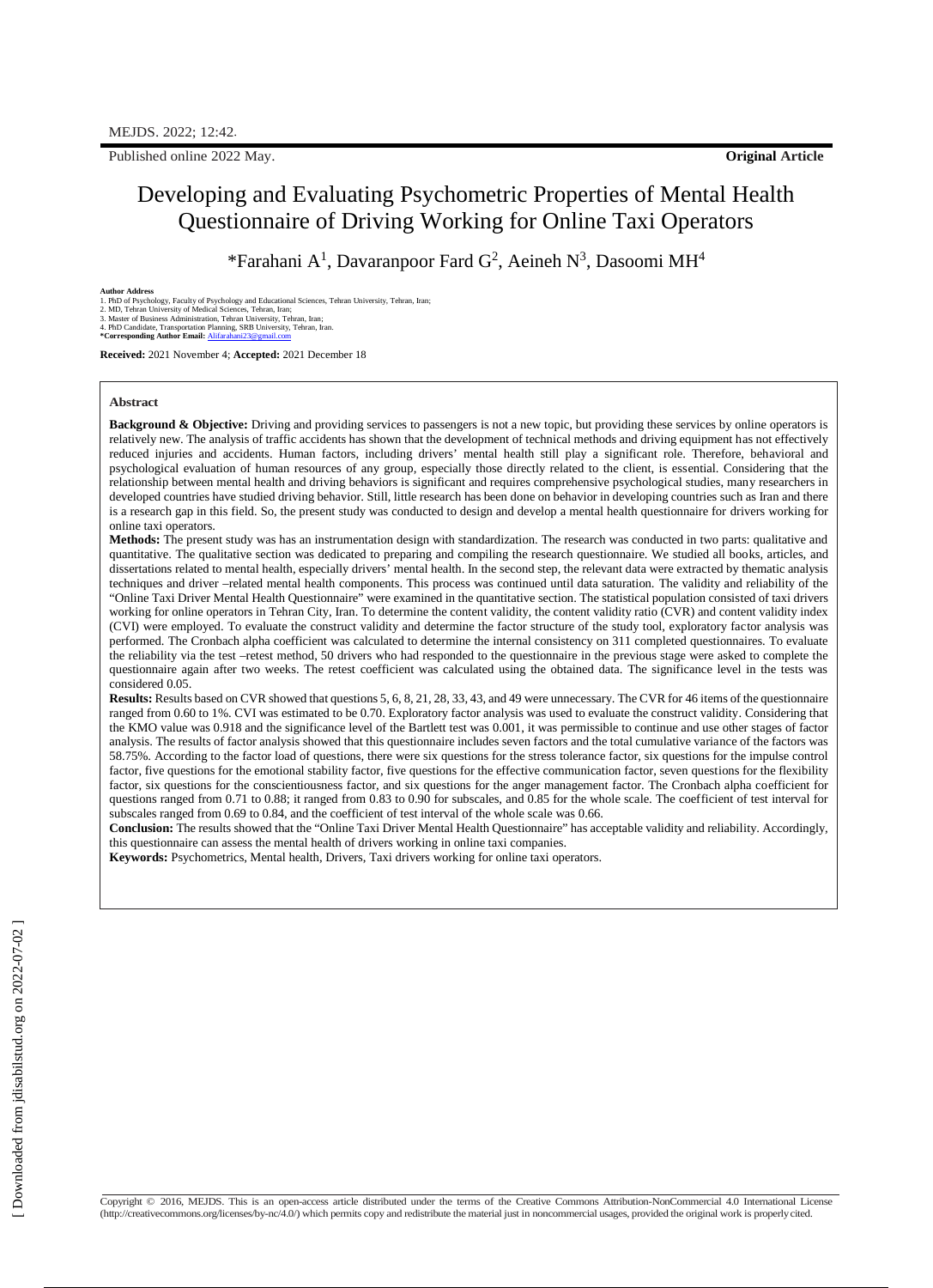انتشار برخط اردیبهشت 1۴۰1 مقاله پژوهشی اصیل

طراحی و بررسی ویژگیهای روانسنجی پرسشنامٔه سالمت روان رانندگان تاکسیرانی آنالین

1 \*علی فراهانی ۲ ، گلرخ داوران پورفرد ۴ ، محمدحنیف دسومی <sup>۳</sup> ، نوید آیینه

**توضیحات نویسندگان**

.1 دکترای روانشناسی، دانشکدٔه روانشناسی و علوم تربیتی، دانشگاه تهران، تهران، ایران؛ .۲ دکترای پزشکی، دانشگاه علومپزشکی تهران، تهران، ایران؛ .۳ دانشآموختٔه مدیریت کسب و کار، دانشگاه تهران، تهران، ایران؛ .۴ دانشجوی دکتری برنامهریزی حمل و نقل، دانشگاه علوم و تحقیقات تهران، تهران، ایران. **\*رایانامٔه نویسندٔه مسئول:** [com.gmail@23Alifarahani](mailto:Alifarahani23@gmail.com)

**تاریخ دریافت:** 1۳ آبان 1۴۰۰؛ **تاریخ پذیرش:** ۲**۷** آذر 1۴۰۰

#### **چکیده**

**زمینه و هدف:** رانندگان تاکسیرانی آنالین نیازمند صالحیتهای شناختی و روانشناختی هستند که باید سنجیده شود تا کیفیت خدمات این بخش ارتقا یابد. هدف پژوهش حاضر طراحی و بررسی ویژگیهای روانسنجی پرسشنامٔه سالمت روان رانندگان تاکسیرانی آنالین بود.

**روشبررسی:** این پژوهش از نوع ابزارسازی و هنجاریابی بود که در سال ۱۴۰۰ انجام شد. در بخش کمی، جامعهٔ آماری پژوهش را رانندگان تاکسیهای آنلاین در شهر تهران تشکیل دادند. تعداد نمونه تقریباً شش برابر تعداد سؤالها در نظر گرفته شد که با احتساب ریزش نمونه، چهارصد نفر بهصورت دردسترس انتخاب شدند. درنهایت ۳11 پرسشنامهٔ تکمیلشده بهدست آمد. ابزار پژوهش، پرسشنامهٔ سلامت روان رانندگان تاکسیرانی آنلاین بود. این پرسشنامه توسط پژوهشگران مطالعهٔ حاضر و پس از ارزیابی جامعی از مفاهیم سلامت روان مرتبط با وضعیت رانندگان تدوین شد. بهمنظور بررسی روایی محتوایی، نسبت روایی محتوا (CVI )بهکار )بهکار رفت. برای بررسی روایی سازه و تعیین ساختار عاملی پرسشنامه، تحلیل عاشی مؤلفه می اصلی با چرخش واریمکس انجام شد. بررسی همسانی درونی بهشیوهٔ محاسبهٔ ضریب آلفای کرونباخ و پایایی بهشیوهٔ بازآزمایی (با فاصلهٔ دو هفته) صورت گرفت. تحلیل دادهها بهکمک نرمافزار SPSS نسخهٔ ۲۱ در سطح معناداری ۰٫۰۵ انجام شد.

**یافتهها:** نسبت روایی محتوا )CVR )برای پرسشنامه در دامنٔه ۰٫۶۰تا1درصد و شاخص روایی محتوا )CVI )برابر با ۰٫۷۰ برآورد شد. نتایج تحلیل عاملی اکتشافی نشان داد، این پرسشنامه هفت عامل را شامل میشود و مجموع درصد واریانس تجمعی عاملها برابر با ۵۸٫۷۵درصد است. ضریب آلفای کرونباخ برای کل پرسشنامه برابر با ۰٫۸۵ و ضریب بازآزمایی نیز برای خردهمقیاسها در دامنٔه ۰٫۶۹تا۰٫۸۴ قرار داشت و ضریب بازآزمایی کل پرسشنامه برابر با ۰٫۶۶ بهدست آمد.

**نتیجهگیری:** نسخٔه فارسی پرسشنامٔه سالمت روان رانندگان تاکسیرانی آنالین، از روایی و پایایی مطلوبی برخوردار است؛ ازاینرو این پرسشنامه میتواند بهمنظور ارزیابی سالمت روان افراد مشغول به فعالیت در شرکتهای تاکسیرانی آنالین، استفاده شود.

**کلیدواژهها:** روانسنجی، سالمت روان، رانندگان، تاکسیرانی آنالین.

حق انتشار محفوظ است @ ١٣٩٥، مجله مطالعات ناتواني. اين يك مقاله با دسترسي آزاد است كه تحت مجوز اختيارت غيرتجاري ٢٠٠ بينالمللي (https://creativecommons.org/licenses/by-nc/4.0/deed.fa) بهجله مطالعات ناتواني. اين دعت ماله با منتشر شده استکه به شما اجازه میدهد که مواد منتشر شده در این مقاله را با شرط ارجاع مناسب به نسخٔه اصلی، بهطور غیرتجاری نسخهبرداری و توزیعکنید.

 $\overline{a}$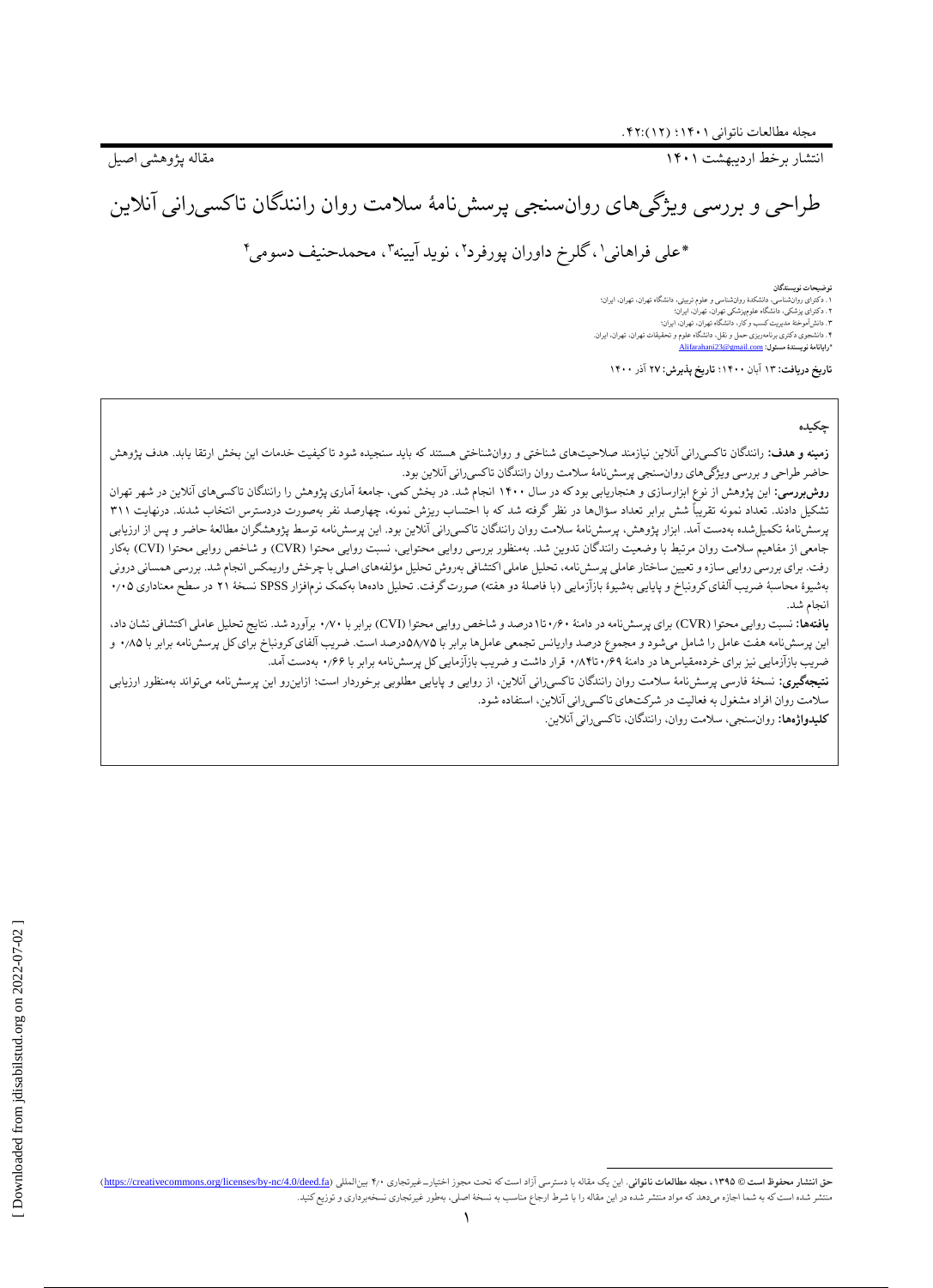#### **۱ مقدمه**

در جوامع امروزی، رانندگی امری مهم و ضروری برای انجام کار، فعالیتهای اقتصادی و زندگی روزمره است. رانندگی و خدماترسانی به مسافران حوزٔه جدیدی در بحث مشاغل نیست؛ اما ارائٔه این خدمات در قالب تاکسی٫رانی آنلاین' یکی از حوزههای شغلی نسبتاً جدید محسوب میشود. مشخص شده است که میزان مرگومیر ناشیاز تصادفات رانندگی همواره در حال افزایش است و این امر موجب تحمیل هزینههای زیادی به جامعه میشود. این موضوع باعث نگرانی مسئوالن در تمامی کشورها شده است )1(. تجزیهوتحلیل تصادفات رانندگی نشان میدهد، پیشرفت روشهاى فنى و تجهیزات رانندگی بهتنهایی در کاهش صدمات و حوادث مؤثر نیست و فاکتورهاى انسانى ازجمله سالمت روانى رانندگان، نقش درخورتوجهی در این زمینه بر عهده دارند )۲(؛ بنابراین ارزیابی رفتاری و روانشناختی یا سلامت روان<sup>۲</sup> نیروی انسانی هر مجموعهای بهخصوص آن بخش از نیروی انسانی که بهطور مستقیم با خدمات گیرنده در ارتباط است، بسیار ضرورت دارد.

سالمت روان شامل حالتی از عملکرد موفق فرایندهای ذهنی، فعالیتهای کارآمد، روابط مؤثر و پربار با افراد، توانایی سازگاری با تغییرات و منطبقشدن با شرایط مطلوب میشود )۳(. تعریف اخیر حاصل چهل سال تالش متخصصان بهمنظور عرضٔه تعریفی جامع از سالمت روان است؛ اعتقاد بر این اسـت، افرادی که از سالمت مطلـوب روانی بهرهمند نیسـتند، بـا قـرارگرفتن در جایگاه رانندگان شخصی یا عمومی سالمت خود و دیگران را به مخاطره میاندازند )۴(. در همین رابطه جسور دریافت، افرادی کـه راننـدگی پرخطـر انجـام مـیدهنـد، بهاحتمال زیاد واجـد اخـتالالت روانشناختی و رفتاری دیگری نیز هستند (۵). نتیجهای که در تحقیق بلاوز و همکاران نیز تکرار شد (۶). ایورسن و رندمو دریافتند، رانندگانی که نمـرٔه بـیشتری در ناهنجـاری، بهعنوان یک مولفٔه سالمت روانی کسب میکنند، بیشتر درگیـر راننـدگی پرخطر میشوند، تعداد تصادفات بیشتری دارند یـا احتمـال تصـادفکردن در آنها بیشـتر است. ایـن رانندگان قانون انحراف را میپذیرنـد و از قانونشکنی ابایی ندارند و قانونمداری را هدف مشـخص خـود در نظر نمیگیرند )۷(.

باتوجه به مفهوم سالمت و بهزیستی بهعنوان جنبٔه مثبت، سالمت رویکردی است که امروزه مدنظر بسیاری از پژوهشگران است. در همین رابطه، هنگام ایفای نقش رانندگی در تاکسیرانی آنالین، فرد با شرایط پُرچالش و پیشبینینشدنی زیادی روبهرو خواهد شد و باید بتواند فشارهای روانی را مدیریت کند و درمقایسه با مسافران با انعطاف بیشتری تفکر و رفتار کند. در دهٔه گذشته عالقٔه محققان بهسمت مطالعات کیفیت زندگی و میزان برخورداری از سالمت اجتماعی افزایش یافته است )۸(. در همین ارتباط، کیس پس از معرفی مدل جامع سالمت روان و تأکید بر دو بُعد بهزیستی روانی و بیماری روانی، مطالعات خود را بر یافتن شاخصهای مناسب برای بهزیستی متمرکز کرد )۹( که صحت، دقت و مناسببودن این شاخصها طی مطالعات

 $\overline{a}$ 

متعدد و در فرهنگهای گوناگون ازجمله در ایران و در پژوهش جوشنلو و همکاران )1۰( به تأیید رسید.

باتوجه به مطالب بیانشده و نظر به اینکه ارتباط سالمت روان با رفتارهای رانندگی درخورتوجه و نیازمند مطالعات روانشناختی همهجانبه است و در این راستا در کشورهای توسعهیافته پژوهشگران زیادی به بررسی رفتار رانندگی پرداختهاند )11-1۳(، در کشورهای در حال توسعه مانند ایران، تحقیقات کمی دربارٔه بررسی رفتار رانندگی صورت گرفته )1۴،1۵( و خأل پژوهشی در این زمینه مشهود است. برحسب این ضرورت و با درنظرگرفتن نقش تعیینکنندٔه متغیرهای روانشناختی مانند سالمت روان در رفتار رانندگی، پژوهش حاضر با هدف طراحی و بررسی ویژگیهای روانسنجی پرسشنامٔه سالمت روان رانندگان تاکسیرانی آنالین انجام شد.

## **2 روشبررسی**

پژوهش حاضر از نوع ابزارسازی و هنجاریابی بود که در سال 1۴۰۰ انجام شد. پژوهش در دو بخش کیفی و کمی انجام گرفت. در بخش کیفی که به تهیه و تدوین پرسشنامه اختصاص یافت، جامعٔه آماری شامل تمامی کتب، مقاالت و پایاننامههای مرتبط با سالمت روان بهخصوص سالمت روان رانندگان بود. در گام دوم پس از مطالعٔه آنها، دادهها با روش تحلیل مضمون ؓ ارزیابی شد و مؤلفههای سلامت روان مرتبط با رانندگان استخراج شد و این کار تاحد رسیدن به اشباع ادامه یافت؛ بهطوریکه دیگر مضمون جدیدی یافت نشد. در گام سوم، گویههای متناسب با هر مقوله طراحی شد. در این گام بانک سؤاالت تهیه شد که شصت گویه بود. برای نمرهدهی مقیاس طیف لیکرت پنجدرجهای بهصورت کاملاً موافقم (۵)، موافقم (۴)، خنثی (۳)، مخالفم )۲( و کامالا مخالفم )1( انتخاب شد. در گام بعدی، مجدد سؤاالت در جلسهای توسط پژوهشگران بررسی شد و گویههای با مفاهیم شبیه بههم، حذف شد.درنهایت نسخٔه اولیٔه پرسشنامٔه سالمت روان رانندگان تاکسیرانی آنالین، با ۵۴گویه تهیه شد.

در بخش کمی پژوهش، بررسی روایی و پایایی پرسشنامٔه سالمت روان رانندگان تاکسیرانی آنالین، صورتگرفت. در این بخش، جامعٔه آماری را رانندگان تاکسیهای آنالین در شهر تهران تشکیل دادند. باتوجه به اینکه این پرسشنامه دارای ۵۴ گویه بود، تعداد نمونه در پژوهش حاضر تقریباً شش برابر تعداد سؤالها در نظر گرفته شد که با احتساب ریزش نمونه، تعداد چهارصد نفر انتخاب شدند. درنهایت ۳11 پرسشنامٔه تکمیلشده بهدست آمد. حجم نمونه برای بررسی ساختار عاملی (تحلیل عامل اکتشافی) ۱۰تا۱۰برابر تعداد گویهها یا سؤالهای پرسشنامه است )1۶(. شیؤه انتخاب نمونه بهصورت دردسترس بود. همٔه رانندگان دارای گواهینامٔه رانندگی و دارای مدرک رسمی رانندگی تاکسیهای آنالین بهصورت بالقوه توانستند در مطالعه شرکت کنند. ازطرفی، رانندگانی که سواد خواندن و نوشتن نداشتند یا دارای کمتر از یک سال سابقه بودند، از گروه نمونه حذف شدند. پیش از ارائٔه پرسشنامه به مشارکتکنندگان از همٔه آنها رضایتنامٔه آگاهانه

<sup>&</sup>lt;sup>3</sup>. Thematic Analysis

<sup>&</sup>lt;sup>1</sup>. Online taxi

<sup>2</sup> . Mental health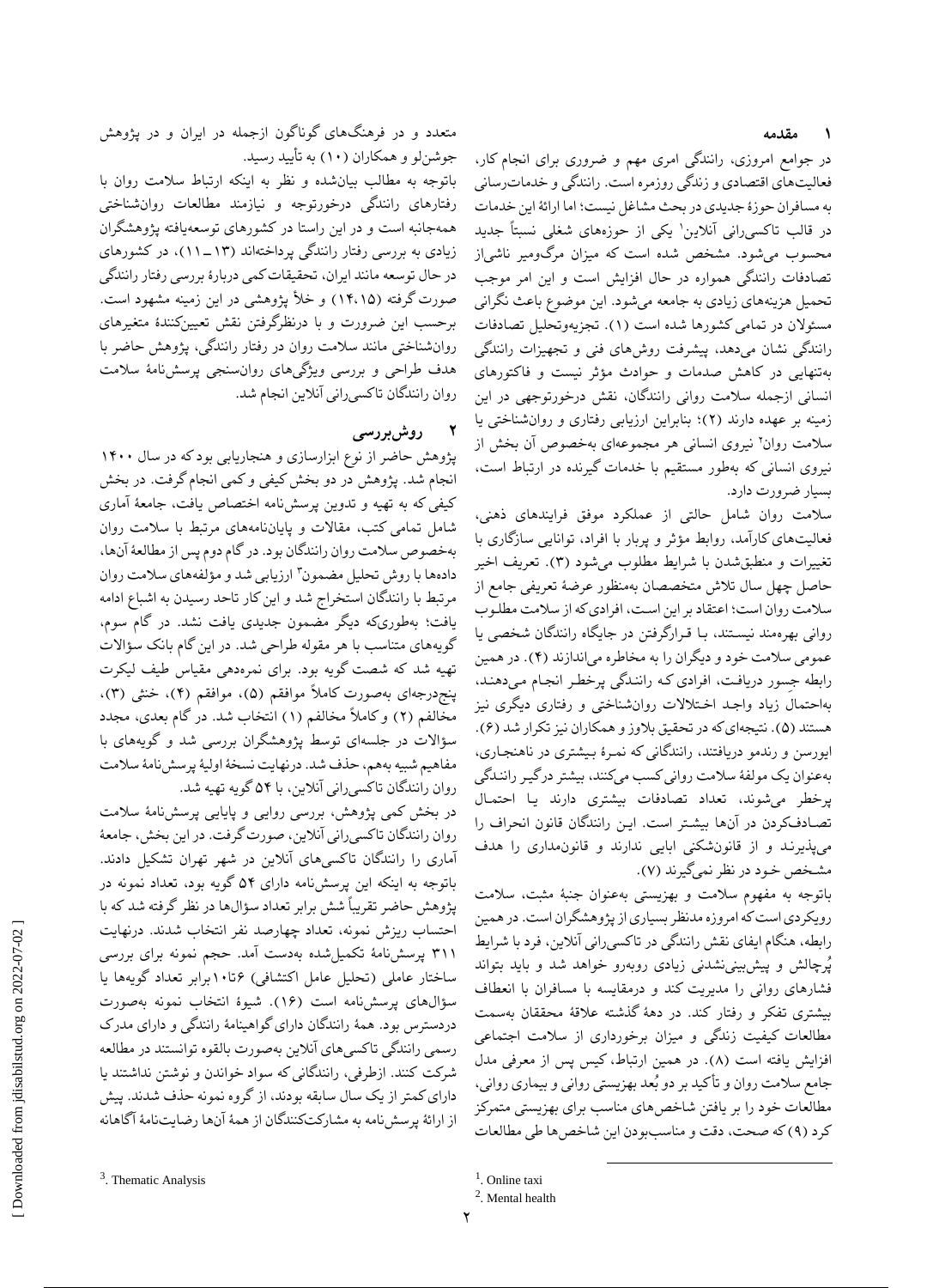دریافت شد؛ همچنین به آنها اطمینان داده شد که محرمانگی اطالعات آنان حفظ میشود. آشکار است که مشارکتکنندگان برای ورود به مطالعه و نیز ادامٔه آن کامالا آزاد بودند. در ادامه روایی محتوایی بررسی شد. برای تعیین روایی محتوایی، دو روش کیفی و کمی بهکار رفت. ابتدا متخصصان براساس معیارهای رعایت دستور زبان، استفاده از کلمات مناسب و قرارگیری گویهها در جای مناسب خود، بازخوردهای الزم را ارائه دادند که براساس آن اشکاالت اصالح شد )1۷(. برای بررسی روایی محتوایی بهشکل کمی، دو ضریب نسبت روایی محتوا (CVR)' و شاخص روایی محتوا (CVI)۲ بهکار رفت. برای ارزیابی نسبت روایی محتوا، از هیئت خبرگان درخواست شد تا هر گویه را براساس طیف سهقسمتی »ضروری، مفید ولی ضروری و غیرضروری« بررسی کنند. سپس براساس پاسخها نسبت روایی محتوا محاسبه شد. دامنٔه پذیرفتنی به تعداد هیئت خبرگان بستگی دارد که در مطالعٔه حاضر براساس قضاوت پانزده متخصص ۰٫۴۹ در نظر گرفته شد. به عبارت دیگر، اگر مقدار CVR محاسبهشده برای هر گویه مساوی یا بیشتر از ۰٫۴۹ باشد، اعتبار محتوای آن تأیید میشود )1۷(. در این گام نیز

سؤاالت مقدار CVR سؤاالت مقدار CVR سؤاالت مقدار CVR ۰٫۸۷ ۳۷ ۰٫۸۷ 1۹ ۰٫۷۳ 1 ۰٫۸۷ ۳۸ 1 ۲۰ ۰٫۸۷ ۲ ۰٫۶۰ ۳۹ ۰٫۴۶ ۲1 ۰٫۶۰ ۳ ۰٫۶۰ ۴۰ ۰٫۸۷ ۲۲ ۰٫۸۷ ۴ ۰٫۷۳ ۴1 ۰٫۶۰ ۲۳ ۰٫۳۳ ۵ ۰٫۶۰ ۴۲ ۰٫۷۳ ۲۴ ۰٫۳۳ ۶ ۰٫۳۳ ۴۳ ۰٫۶۰ ۲۵ ۰٫۸۷ ۷ ۰٫۶۰ ۴۴ ۰٫۶۰ ۲۶ ۰٫۴۶ ۸ ۰٫۸۷ ۴۵ ۰٫۷۳ ۲۷ ۰٫۷۳ ۹ ۰٫۷۳ ۴۶ ۰٫۳۳ ۲۸ ۰٫۸۷ 1۰ ۰٫۶۰ ۴۷ ۰٫۶۰ ۲۹ ۰٫۶۰ 11 ۰٫۸۷ ۴۸ ۰٫۷۳ ۳۰ ۰٫۷۳ 1۲ ۰٫۳۳ ۴۹ ۰٫۶۰ ۳1 ۰٫۸۷ 1۳ ۰٫۸۷ ۵۰ 1 ۳۲ 1 1۴ ۰٫۶۰ ۵1 ۰٫۳۳ ۳۳ ۰٫۷۳ 1۵ ۰٫۶۰ ۵۲ ۰٫۷۳ ۳۴ ۰٫۸۷ 1۶ ۰٫۷۳ ۵۳ ۰٫۶۰ ۳۵ ۰٫۷۳ 1۷ ۰٫۸۷ ۵۴ ۰٫۸۷ ۳۶ ۰٫۸۷ 1۸

|  |  | جدول ۱. نسبت روایی محتوای (CVR) سؤالات پرسشiامهٔ سلامت روان رانندگان تاکسیرانی آنلاین |  |  |  |  |
|--|--|---------------------------------------------------------------------------------------|--|--|--|--|
|--|--|---------------------------------------------------------------------------------------|--|--|--|--|

جدول ۲. نتایج بررسی سهم واریانس هریک از عاملها در مدل هفتءاملی پرسشنامهٔ سلامت روان رانندگان تاکسیرانی آنلاین

| مربعات بارهاي استخراجشده                        | نام مؤلفه               | مؤلفهها                   |                 |   |
|-------------------------------------------------|-------------------------|---------------------------|-----------------|---|
| درصد واريانس تجمعي                              | درصد واريانس            |                           |                 |   |
| $\cdot$ /9 $\cdot$                              | $\cdot$ $\cdot$ $\cdot$ | $\mathbf{r}/\mathbf{r}$   | تحمل فشار رواني |   |
| $Y1/\Delta Y$                                   | ۱۰٬۶۲                   | $\mathbf{r}/\mathbf{r}$ . | كنترل تكانه     |   |
| $\mathbf{r} \mathbf{1} / \mathbf{r} \mathbf{V}$ | 9/19                    | $\frac{9}{2}$             | ثبات عاطفي      |   |
| $Y\Lambda/V$ ۶                                  | V/T9                    | ۲/۳۶                      | ارتباط مؤثر     |   |
| 49/0                                            | $V/\Upsilon\Lambda$     | Y/YY                      | انعطاف يذيري    | ۵ |
| $\Delta Y/\Delta P$                             | 9/19                    | ۲/۱۹                      | وظيفهشناسي      |   |
| $\Delta\Lambda/V\Delta$                         | $Q/\Lambda$ ۶           | <b>\/AV</b>               | مديريت خشم      | ٧ |

4 . Principal Component Analysis

5 . Varimax rotation

<sup>6</sup>. Eigenvalues

<sup>1</sup>. Content Validity Ratio (CVR)

 $\overline{a}$ 

2 . Content Validity Index (CVI)

<sup>3</sup>. Exploratory factor analysis

هشت گویه حذف شد و درنهایت ۴۶ گویه باقی ماند. برای بررسی روایی سازه و تعیین ساختار عاملی پرسشنامٔه بررسیشده، تحلیل عاملی اکتشاف<sub>ی</sub>۳ بەروش تحلیل مؤلفەهای اصل<sub>ع</sub>،ٔ با چرخش 5 واریمکس انجام گرفت. در این تحلیل عوامل دارای مقادیر ویژه 6 بیشتر از 1 بهعنوان عاملهای اصلی در نظر گرفته شد. همسانی درونی بهشیؤه محاسبٔه ضریب آلفای کرونباخ روی ۳11 پرسشنامٔه تکمیلشده محاسبه شد. برای بررسی پایایی بهشیؤه بازآزمایی، از تعداد پنجاه نفر از رانندگانی که در مرحلٔه قبل به پرسشنامه پاسخ دادند، خواسته شد بعد از دو هفته، مجدد پرسشنامه را تکمیل کنند و با استفاده از دادههای بهدستآمده، ضریب بازآزمایی محاسبه شد. سطح معناداری آزمونها، ۰٫۰۵ بود.

#### **۳ یافتهها**

در این پژوهش میانگین و انحراف معیار سن افراد ۳۰٫۳±۴٫1 سال بود که 1۹۰ نفر )۶1٫۰۹درصد( از آنها متأهل بودند.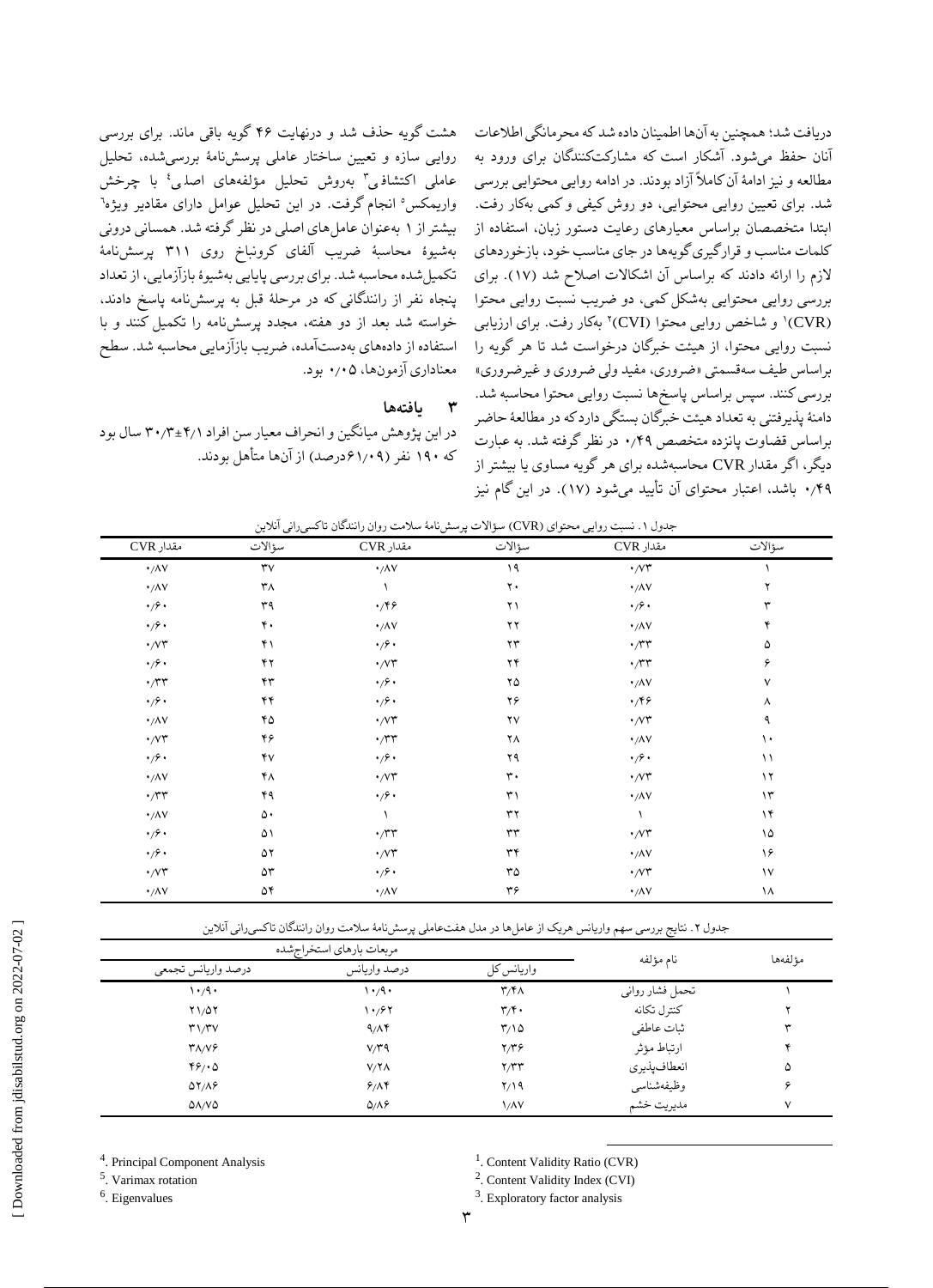| $\mathsf{V}$                                          | ۶                                           | $\pmb{\Delta}$                                                                                                                                                                                          | ۴                                   | $\mathbf{\breve{r}}$                  | $\Upsilon$                                              | $\Lambda$                                                           | سؤال                               | رديف                       |
|-------------------------------------------------------|---------------------------------------------|---------------------------------------------------------------------------------------------------------------------------------------------------------------------------------------------------------|-------------------------------------|---------------------------------------|---------------------------------------------------------|---------------------------------------------------------------------|------------------------------------|----------------------------|
|                                                       |                                             |                                                                                                                                                                                                         |                                     |                                       |                                                         | $\cdot$ /۶۴                                                         | $\mathbf{r}$                       | $\bar{\mathcal{E}}$        |
|                                                       |                                             |                                                                                                                                                                                                         |                                     |                                       |                                                         | $\cdot$ / $\hspace{-1.5mm}$ / $\hspace{-1.5mm}$ / $\hspace{-1.5mm}$ | $\backslash$ .                     | $\mathbf Y$                |
|                                                       |                                             |                                                                                                                                                                                                         |                                     |                                       |                                                         | $\cdot$ mathscr{S} .                                                | $\backslash\mathsf{V}$             | $\mathbf{\breve{r}}$       |
|                                                       |                                             |                                                                                                                                                                                                         |                                     |                                       |                                                         | $\cdot$ 109                                                         | $\mathbf{Y}\mathbf{Y}$             | ۴                          |
|                                                       |                                             |                                                                                                                                                                                                         |                                     |                                       |                                                         | $\cdot/\Delta\Lambda$                                               | $\mathsf{r}\, \mathsf{v}$          | ۵                          |
|                                                       |                                             |                                                                                                                                                                                                         |                                     |                                       |                                                         | $\cdot/\Delta\Lambda$                                               | ۳۸                                 | ۶                          |
|                                                       |                                             |                                                                                                                                                                                                         |                                     |                                       | $\boldsymbol{\cdot} / \Lambda \mathrm{V}$               |                                                                     | $\backslash \mathfrak{k}$          | $\mathsf{V}$               |
|                                                       |                                             |                                                                                                                                                                                                         |                                     |                                       | $\cdot/\Lambda\Delta$                                   |                                                                     | $\bar{~}$                          | ٨                          |
|                                                       |                                             |                                                                                                                                                                                                         |                                     |                                       | $\cdot/\Lambda\Upsilon$                                 |                                                                     | $\backslash\Lambda$                | ٩                          |
|                                                       |                                             |                                                                                                                                                                                                         |                                     |                                       | $\boldsymbol{\cdot} / \Lambda \, \boldsymbol{\Upsilon}$ |                                                                     | ۲۵                                 | $\backslash$ .             |
|                                                       |                                             |                                                                                                                                                                                                         |                                     |                                       | $\cdot$ /V۶                                             |                                                                     | $\mathbf{\tilde{y}}$               | $\bar{~}$                  |
|                                                       |                                             |                                                                                                                                                                                                         |                                     |                                       | $\cdot$ /۶۹                                             |                                                                     | ٣٩                                 | $\mathcal{N}$              |
|                                                       |                                             |                                                                                                                                                                                                         |                                     | $\cdot/\wedge\hspace{-0.6em}\uparrow$ |                                                         |                                                                     | $\mathcal{N}$                      | $\mathcal{N}$              |
|                                                       |                                             |                                                                                                                                                                                                         |                                     | $\boldsymbol{\cdot}$ /VV              |                                                         |                                                                     | $\backslash$ q                     | $\backslash \mathfrak{k}$  |
|                                                       |                                             |                                                                                                                                                                                                         |                                     | $\cdot$ /<br>V٣                       |                                                         |                                                                     | ۲۶ $\,$                            | ۱۵                         |
|                                                       |                                             |                                                                                                                                                                                                         |                                     | $\cdot/\!\!\vee\!\!\vee$              |                                                         |                                                                     | $\mathfrak{r}$ .                   | ۱۶                         |
|                                                       |                                             |                                                                                                                                                                                                         |                                     | $\cdot$ /09                           |                                                         |                                                                     | $\mathbf{\widetilde{y}}\mathbf{V}$ | $\mathsf{V}$               |
|                                                       |                                             |                                                                                                                                                                                                         | $\cdot$ /v ٩                        |                                       |                                                         |                                                                     | $\Lambda$                          | ۱۸                         |
|                                                       |                                             |                                                                                                                                                                                                         | $\cdot$ 199                         |                                       |                                                         |                                                                     | $\mathbf{\acute{r}}$               | $\backslash$ q             |
|                                                       |                                             |                                                                                                                                                                                                         | $\boldsymbol{\cdot}$ /0 $\!\Lambda$ |                                       |                                                         |                                                                     | $\mathbf{Y} \, \mathbf{Y}$         | $\mathbf{\bar{y}}$ .       |
|                                                       |                                             |                                                                                                                                                                                                         | $\boldsymbol{\cdot}$ /0V            |                                       |                                                         |                                                                     | ۲۹                                 | ۲١ $\,$                    |
|                                                       |                                             |                                                                                                                                                                                                         | $\boldsymbol{\cdot}$ /0V            |                                       |                                                         |                                                                     | $\mathbf{r} \mathbf{\varphi}$      | $\mathbf{Y}\, \mathbf{Y}$  |
|                                                       |                                             | $\cdot/\Lambda$ ۲                                                                                                                                                                                       |                                     |                                       |                                                         |                                                                     | $\mathbf{\mathsf{q}}$              | $\mathbf{y}$               |
|                                                       |                                             | $\cdot/\wedge\cdot$                                                                                                                                                                                     |                                     |                                       |                                                         |                                                                     | $\backslash \mathcal{S}$           | $\mathbf{Y}\mathbf{Y}$     |
|                                                       |                                             | $\cdot$ /v۳                                                                                                                                                                                             |                                     |                                       |                                                         |                                                                     | $\gamma\gamma$                     | $\mathbf{Y} \mathbf{O}$    |
|                                                       |                                             | $\boldsymbol{\cdot}$ /> $\wedge$                                                                                                                                                                        |                                     |                                       |                                                         |                                                                     | $\mathbf{\dot{r}}$ .               | ۲۶ $\!$                    |
|                                                       |                                             | $\cdot$ / $\hspace{-1.5mm}\raisebox{0.3mm}{\text{-}}\,$ / $\hspace{-1.5mm}\raisebox{0.3mm}{\text{-}}\,$ / $\hspace{-1.5mm}\raisebox{0.3mm}{\text{-}}\,$ / $\hspace{-1.5mm}\raisebox{0.3mm}{\text{-}}\,$ |                                     |                                       |                                                         |                                                                     | $\mathbf{Y} \mathbf{O}$            | $\mathsf{Y}\mathsf{V}$     |
|                                                       |                                             | $\boldsymbol{\cdot}$ /0V                                                                                                                                                                                |                                     |                                       |                                                         |                                                                     | ۴۶                                 | ۲Λ                         |
|                                                       |                                             | $\cdot$ 108                                                                                                                                                                                             |                                     |                                       |                                                         |                                                                     | $\Delta \Upsilon$                  | $\gamma$ ۹                 |
|                                                       | $\boldsymbol{\cdot} /\Lambda$ \             |                                                                                                                                                                                                         |                                     |                                       |                                                         |                                                                     | $\mathcal{N}$                      | $\mathbf{\dot{r}}$ .       |
|                                                       |                                             |                                                                                                                                                                                                         |                                     |                                       |                                                         |                                                                     | $\mathbf{y}$ .                     | $\uparrow\uparrow$         |
|                                                       | $\cdot$ /V \                                |                                                                                                                                                                                                         |                                     |                                       |                                                         |                                                                     | $\mathbf{Y} \mathbf{V}$            | $\mathbf{y}$               |
|                                                       | $\boldsymbol{\cdot}$ / $\boldsymbol{\cdot}$ |                                                                                                                                                                                                         |                                     |                                       |                                                         |                                                                     | $\mathbf{\tilde{r}}$               | $\mathsf{r}\mathsf{r}$     |
|                                                       | $\cdot$ / $\circ$ $\cdot$                   |                                                                                                                                                                                                         |                                     |                                       |                                                         |                                                                     | $\mathfrak{f}\wr$                  | $\mathbf{r} \mathbf{r}$    |
|                                                       | $\boldsymbol{\cdot}$ /0V                    |                                                                                                                                                                                                         |                                     |                                       |                                                         |                                                                     | $\mathfrak k\Lambda$               | $\mathbf{r}\mathbf{o}$     |
| $\cdot$ /v ٩                                          |                                             |                                                                                                                                                                                                         |                                     |                                       |                                                         |                                                                     | $\mathsf{V}$                       | $\mathbf{r} \mathbf{s}$    |
| $\cdot/\!\!\vee\!\wr$                                 |                                             |                                                                                                                                                                                                         |                                     |                                       |                                                         |                                                                     | $\mathbf{r}\mathbf{o}$             | $\mathsf{r}\mathsf{v}$     |
| $\cdot/\vee\cdot$                                     |                                             |                                                                                                                                                                                                         |                                     |                                       |                                                         |                                                                     | $\mathbf{y}$                       | $\mathsf{r}_\Lambda$       |
| $\cdot$ 199                                           |                                             |                                                                                                                                                                                                         |                                     |                                       |                                                         |                                                                     | ۵۱                                 | $\uparrow\uparrow\uparrow$ |
| $\cdot$ / $\hspace{-1.5mm}\raisebox{0.3mm}{\text{-}}$ |                                             |                                                                                                                                                                                                         |                                     |                                       |                                                         |                                                                     | ۵۲                                 | $\mathfrak{r}$ .           |
| $\cdot$ / $\circ$ $\cdot$                             |                                             |                                                                                                                                                                                                         |                                     |                                       |                                                         |                                                                     | ۵۴                                 | $\mathfrak{f}\wr$          |

جدول ۳. نتایج تحلیل مؤلفههای اصلی همراه با چرخش واریمکس دربارهٔ بار عامله سؤالات پرسش نامهٔ سلامت روان رانندگان تاکسی دانی آنلاین

استفاده شد. نتایج نشان داد، باتوجه به مقدار KMO1 برابر با ،۰٫۹1۸ کفایت نمونهگیری برای انجام تحلیل عاملی اکتشافی وجود ۲ داشت. همچنین ازآنجاکه سطح معناداری آزمون بارتلت برابر با ۰٫۰۰1 و کمتر از ۰٫۰۵ بود، نتیجه گرفته میشود بین سؤاالت همبستگی وجود داشت؛ ازاینرو ادامه و استفاده از سایر مراحل تحلیل

همچنین ۶۰ نفر (۱۹٫۲۹درصد) تحصیلات راهنمایی، ۸۷ نفر داشت. شاخص روایی محتوا (CVI) نیز برابر با ۰٫۷۰ برآورد شد که (۲۷٬۹۸ درصد) دبیرستانی و ۱۶۴ نفر (۵۲٬۷۳مدرصد) سطح ً مقدار پذیرفتنی بود. تحصیلات بیشتر از دیپلم داشتند. در بررسی نسبت روایی محتوا ً بهمنظور بررسی روایی سازهٔ پرسشنامه، از تحلیل عاملی اکتشافی )CVR )براساس نظر پانزده نفر از متخصصان، نتایج بهشرح زیر است )جدول 1(. در مرحلٔه نسبت روایی محتوا )CVR)، سؤاالت ،۵ ،۶ ،۸ ،۲1 ،۲۸ ،۳۳ ۴۳ و ۴۹ از نظر متخصصان، ضرورت طرح در پرسشنامٔه سالمت روان رانندگان تاکسیرانی آنالین را نداشتند. نسبت روایی محتوا برای ۴۶ سؤال پرسشنامه در دامنٔه ۰٫۶۰تا1درصد قرار

 $\overline{a}$ 

<sup>1</sup>. Kaiser-Meyer-Olkin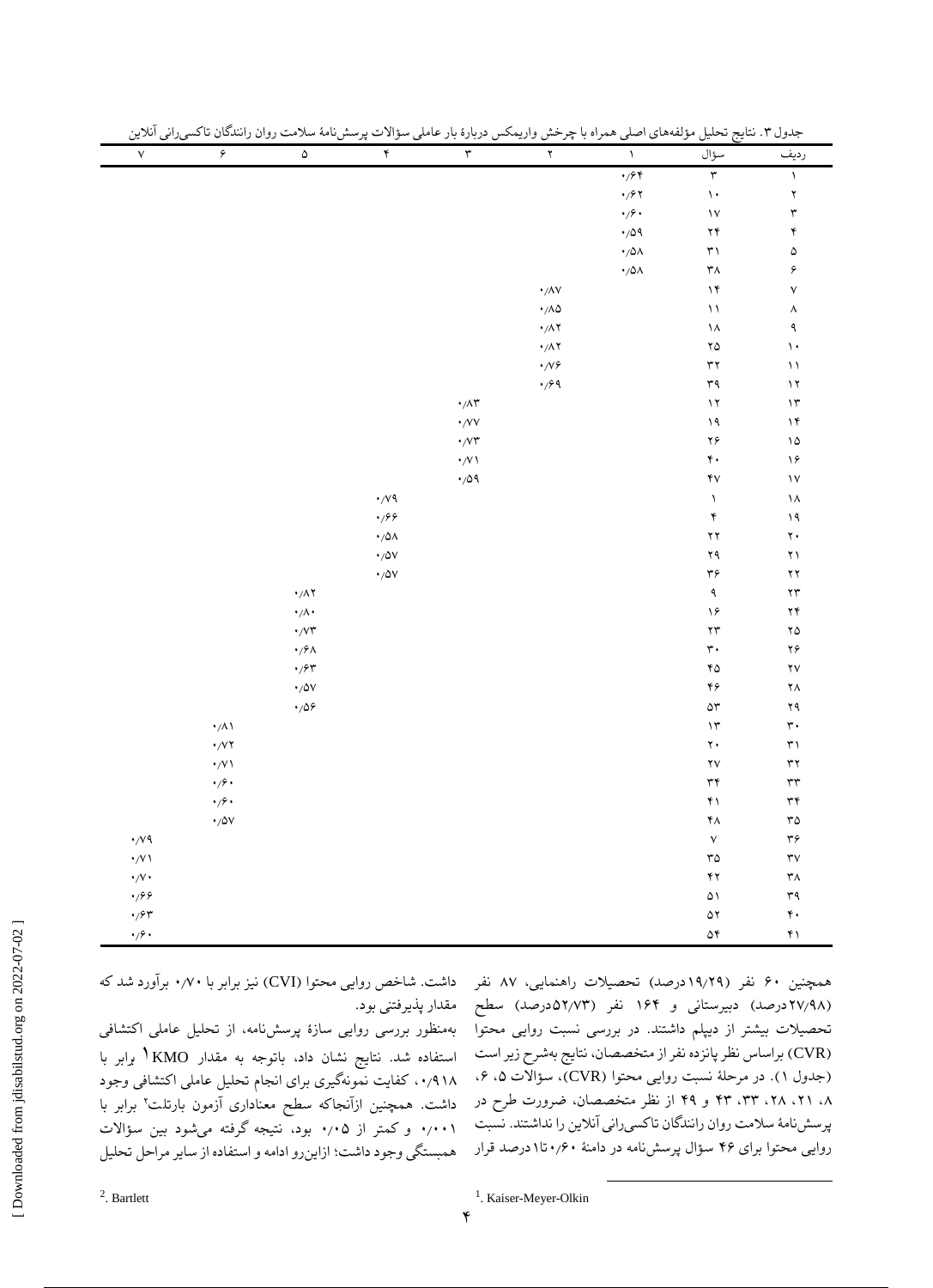عاملی جایز بود. در گام اول، بررسی اشتراکات متغیرها صورت گرفت. در تحلیل حاضر مالک واریانس عامل مشترک ۰٫۰۵ تعیین شد؛ بنابراین سؤاالت ،۲ ،1۵ ،۳۷ ۴۴ و ۵۰ حذف شدند و از ۴۶ سؤال، ۴1 سؤال پذیرفته شد. مقدار واریانس پیشبینیشدٔه متغیرها توسط عاملها در جدول ،۲ نشاندهندٔه پیشگویی این مدل در هفت عامل بود که مجموع درصد واریانس تجمعی عاملها برابر با ۵۸٫۷۵درصد برآورد شد.

براساس نتایج جدول ۳ میتوان گفت، باتوجه به بار عاملی سؤاالت، برای عامل تحمل فشار روانی شش سؤال، عامل کنترل تکانش شش سؤال، عامل ثبات عاطفی پنج سؤال، عامل ارتباط مؤثر پنج سؤال، عامل انعطافپذیری هفت سؤال، عامل وظیفهشناسی شش سؤال و عامل مدیریت خشم شش سؤال مشخص میشود. سؤاالت پرسشنامٔه سالمت روان رانندگان تاکسیرانی آنالین در پیوست این مقاله ارائه

شده است. علت قرارگیری هر گویه در هر عامل، ضریب همبستگی آن گویه است که محل قرارگیری آن را در عامل خاص تعیین میکند. در این پژوهش، حداقل و حداکثر بار عاملی برای تأیید و قرارگیری گویه در هر عامل، داشتن ضریب همبستگی در محدودٔه بین ۰٫۰۵تا1 است. در ادامه برای ارزیابی همسانی درونی پرسشنامه از ضریب آلفای کرونباخ و بهمنظور ارزیابی پایایی، از روش بازآزمایی )بهمدت دو هفته) استفاده شد (جدول ۴).

پس از بررسی سهم واریانسهای هریک از عاملها، از روش چرخش واریمکس استفاده شد. نتایج تحلیل مؤلفههای اصلی با چرخش واریمکس دربارٔه بار عاملی سؤاالت پرسشنامٔه سالمت روان رانندگان تاکسیرانی آنالین در جدول ۳ ارائه شده است.

|  | جدول ۴. ضرایب آلفای کرونباخ و بازآزمایی پرسشiامهٔ سلامت روان رانندگان تاکسیرانی آنلاین |  |  |  |
|--|----------------------------------------------------------------------------------------|--|--|--|
|  |                                                                                        |  |  |  |

| كل پرسشنامه                | مديريت خشم         | وظيفهشناسي                      | انعطافپذيري                 | ارتباط مؤثر               | ثبات عاطفي             | كنترل تكانه        | تحمل فشار رواني           | ضرايب پايايي       |
|----------------------------|--------------------|---------------------------------|-----------------------------|---------------------------|------------------------|--------------------|---------------------------|--------------------|
| $\cdot$ / $\wedge$ $\circ$ | $\cdot$ /9 $\cdot$ | $\cdot$ / $\wedge$ $\breve{\ }$ | $\cdot$ / $\wedge$ $\wedge$ | $\cdot$ / $\wedge$ $\vee$ | $\cdot/\lambda\lambda$ | $\cdot$ /9 $\cdot$ | $\cdot$ / $\wedge$ $\sim$ | ضريب آلفاي كرونباخ |
| ۳۱۱ نفر                    | ۳۱۱ نفر            | ۳۱۱ نفر                         | ۳۱۱ نفر                     | ۳۱۱ نفر                   | ۳۱۱ نفر                | ۳۱۱ نفر            | ۳۱۱ نفر                   | تعداد آزمودني      |
| .999                       | $\cdot$ NG         | $\cdot$ / $\vee$ $\vee$         | ۰٬۸۴                        | $\cdot$ / $\vee$ 9        | $\cdot$ / $\cdot$ 9    | $\cdot$ /VV        | $\cdot$ NG                | ضريب بازآزمايي     |
| ۵۰ نفر                     | ۵۰ نفر             | ۵۰ نفر                          | ۵۰ نفر                      | ۵۰ نفر                    | ۵۰ نفر                 | ۵۰ نفر             | ۵۰ نفر                    | تعداد آزمودني      |

نتایج بیانگر آن بود که ضریب آلفای کرونباخ برای سؤاالت در دامنٔه ۰٫۷1تا۰٫۸۸ و برای خردهمقیاسها در دامنٔه ۰٫۸۳تا۰٫۹۰ و برای کل پرسشنامه برابر با ۰٫۸۵ بود. ضریب بازآزمایی نیز برای خردهمقیاسها در دامنٔه ۰٫۶۹تا۰٫۸۴ قرار داشت و ضریب بازآزمایی کل پرسشنامه برابر با ۰٫۶۶ بهدست آمد.

**4 بحث**

پژوهش حاضر با هدف طراحی و بررسی ویژگیهای روانسنجی پرسشنامٔه سالمت روان رانندگان تاکسیرانی آنالین صورت گرفت. این مطالعه روی ۳11 نفر از رانندگان تاکسی آنالین در شهر تهران انجام شد و براساس یافتههای حاصل از تجزیهوتحلیل متخصصان، پرسشنامٔه سالمت روان رانندگان تاکسیرانی آنالین از روایی محتوایی پذیرفتنی برخوردار بود. نتایج حاصل از تحلیل عاملی اکتشافی بیانگر وجود هفت عامل در پرسشنامه بود که شامل تحمل فشار روانی، کنترل تکانه، ثبات عاطفی، ارتباط مؤثر، انعطافپذیری، وظیفهشناسی و مدیریت خشم است. مالکهای اعتبار بررسیشده در پرسشنامٔه پژوهش حاضر، ضریب آلفای کرونباخ و ضریب بازآزمایی بود که اعتبار نسبتاً زیاد ابزار حاضر را نشان داد. همچنین بیانگر ثبات و پایایی ابزار مدنظر در سنجش سالمت روان بود.

بهمنظور بررسی روایی محتوایی پرسشنامٔه سالمت روان رانندگان تاکسیرانی آنالین از CVR و CVI استفاده شد. یکی از مزیتهای روش تعیین روایی محتوایی با استفاده از CVR و CVI آن است که روایی محتوایی را بهصورت کمّی اندازهگیری میکند. پالیت و همکاران با مقایسٔه روشهای مختلف تعیین روایی محتوا نشان دادند، محاسبٔه CVR درمقایسه با دیگر روشها، از مزایای بیشتری برخوردار است؛ بهطوریکه سادگی و مفهومبودن این روش از مزایای مهمتر آن محسوب

میشود )1۸(. میانگین CVRهای بهدستآمده از نظرات کارشناسان )همان CVI )در مطالعٔه حاضر برابر با ۰٫۷۰ بود. کسب این نتیجه بیانگر روایی محتوای زیاد پرسشنامٔه پژوهش حاضر است.

یکی از مؤلفههای کشفشده در پرسشنامٔه سالمت روان رانندگان تاکسیرانی آنالین، تحمل فشار روانی بود. همسو با این یافته، جی و همکاران معتقد هستند، تحمل فشار روانی بهمعنای توانایی مقاومت و تحمل دربرابر وقایع زیانآور و موقعیتهای تنشزا بدون برخورداری از احساس شکست، آن هم ازطریق رویارویی مثبت و فعاالنه است. آنها اعتقاد دارند، این متغیر دارای نقش مهمی در رانندگی است )1۹(. همچنین یافتههای پژوهش ریمینی-دورینگ و همکاران نشان داد، فشار روانی نقش مهمی در عملکرد رانندگی و میزان تصادفات دارد )۲۰(. مؤلفٔه دیگر کنترل تکانه بود. پژوهشگران معتقد هستند، این متغیر در سنجش سالمت روان رانندگان نقش پررنگی دارد و کنترلنکردن تکانه و انجام رفتارهای ناگهانی در حین رانندگی یکی از ویژگیهایی است که بهطور مؤثر باعث بروز رفتارهای پرخطر و درنتیجه افزایش ناامنیهای ترافیکی میشود )۲1،۲۲(. مؤلفٔه کشفشدٔه دیگر ثبات عاطفی بود؛ در این راستا میتوان پژوهشهای حسین و همکاران )۲۳(، ونگ و همکاران )۲۴( و گادبویز و دوگان )۲۵( را نام برد که بر اهمیت ثبات عاطفی در رانندگی اشاره میکنند. در دستهبندی کلی، میتوان این سه مؤلفٔه کشفشده را بهصورت مهارتهای فردی نامگذاری کرد.

چهار متغیر کشفشدٔه دیگر را میتوان در دستٔه مهارتهای بینفردی قرار داد و شامل ارتباط مؤثر، انعطافپذیری، وظیفهشناسی و مدیریت خشم میشود. ارتباط مؤثر بهعنوان زیرمجموعهای از سالمت روان با رفتارهای پُرخطر در رانندگی مرتبط است )۲۶(. در شغل تاکسیرانی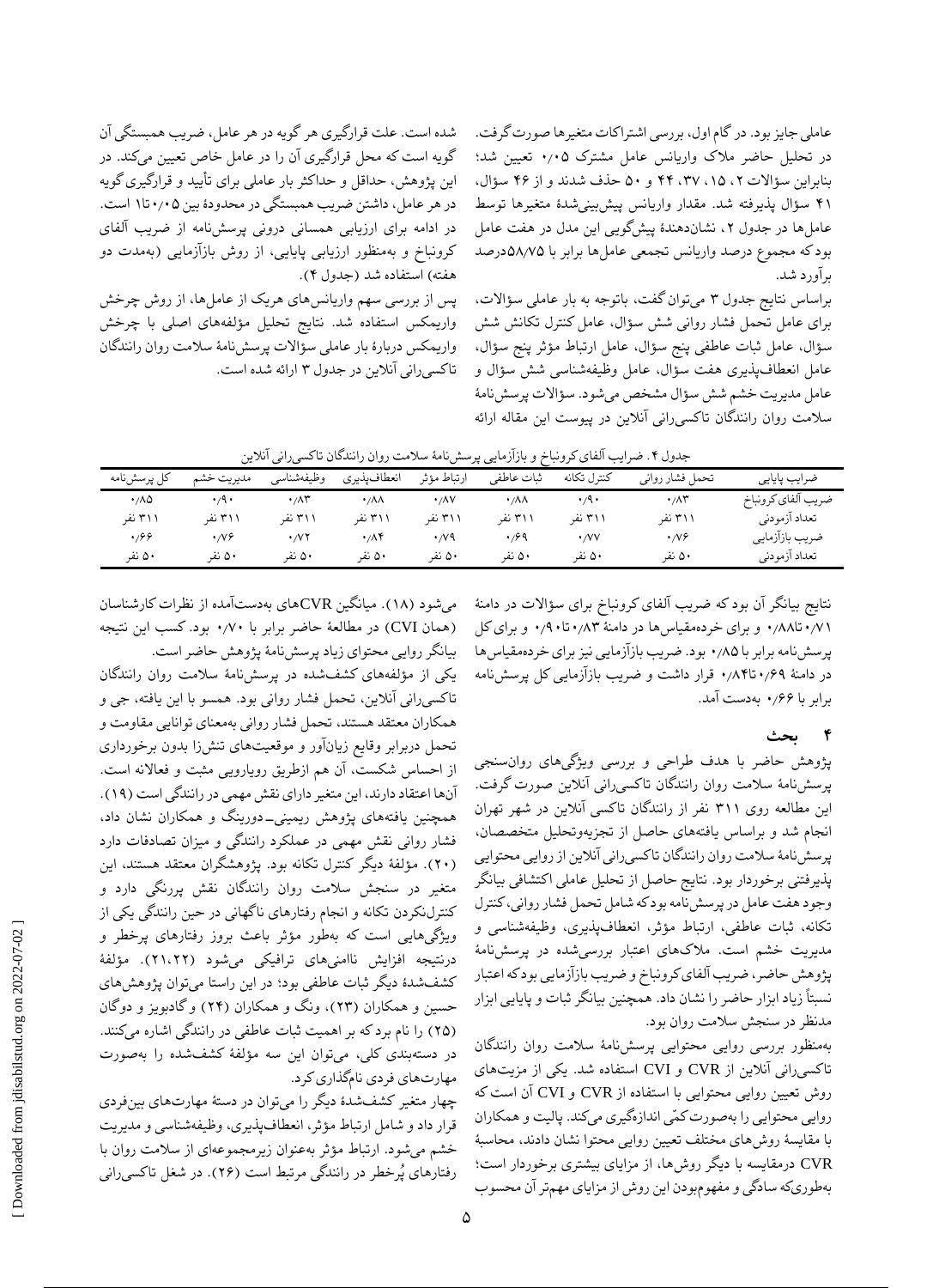آنالین، برقراری روابط بینفردی مناسب بسیار تعیینکننده است و نوع گفتار و برخورد راننده بر تجربٔه مسافر تأثیر مستقیم خواهد گذاشت؛ بنابراین ضروری است که برای این ویژگی رفتاری رانندگان سنجش صورت گیرد. انعطافپذیری از دیگر مؤلفههای کشفشده بود و بهعنوان آگاهی فرد از انتخابها و گزینـههـای جایگزیـن و مناسـب در هـر موقعیـت و همچنیـن تمایل به سـازگاری با موقعیت تعریف میشود )۲۷(. این متغیر در کاهش رفتارهای پرخطر افـراد نقـش دارد )۲۸(. وظیفهشناسی متغیر بااهمیت بعدی بود و مشخص شده است که بین رفتار رانندگی و وظیفهشناسی رابطه معکوس وجود دارد؛ یعنی هرچه ویژگی وظیفهشناسی در افراد بیشتر باشد، احتمال انجامدادن رفتار پرخطر رانندگی کمتر میشود )۲۹(. مدیریت خشم نیز از مؤلفههای مهم کشفشده بود. شرکتهای تاکسیرانی آنالین نیازمند توانایی برقراری ارتباط مؤثر رانندگان با مسافران هستند و رفتارهای پرخاشگرانه در رانندگان، زمینٔه تجربه منفی و احساس ناامنی بیشتر مسافران را در پی خواهد داشت )۳۰(.

ازطرفی، تکرارپذیری یا قابلیت اعتماد نمرات بهدستآمده از یک ابزار سنجش، همواره از ویژگیهای مهمتر آن ابزار است که کاربرد مطمئن آن را در محیط بالینی و پژوهشی امکانپذیر میکند. در این راستا، ضریب آلفای کرونباخ، آمارهای شناختهشده برای ارزیابی پایایی و همسانی درونی یک ابزار اندازهگیری است و پژوهشگران متعددی در دنیا، از این شیوه برای بررسی همسانی درونی استفاده میکنند. در این راستا، ضریب آلفای کرونباخ در پژوهش حاضر برای پرسشنامٔه سالمت روان رانندگان تاکسیرانی آنالین برابر با ۰٫۸۵ برآورد شد که این مقدار، بیانگر همسانی درونی پذیرفتنی پرسشنامه است. همچنین نتایج حاصل از بررسی پایایی بهشیؤه بازآزمایی حکایت از تکرارپذیری پرسشنامٔه سالمت روان رانندگان تاکسیرانی آنالین دارد.

پژوهش حاضر از این نظر که ازطریق بررسی و تأیید ویژگیهای روانسنجی پرسشنامٔه سالمت روان رانندگان تاکسیرانی آنالین، توانست مفاهیم سنجش متغیر سالمت روان را در رانندگان تاکسی آنالین، برای اولینبار در جامعٔه ایرانی عملیاتی کند، حائز اهمیت است. اهمیت دیگر این پژوهش، با توجه به مفاهیم خردهمقیاسهای پرسشنامٔه سالمت روان رانندگان تاکسیرانی آنالین آشکار میشود که هر کدام در تحقیقات مرتبط با سالمت روان در رانندگان به اثبات رسیده است.

از محدودیتهای پژوهش حاضر میتوان به محدودبودن جامعٔه آماری اشاره کرد که تعمیمپذیری نتایج را به سایر جمعیتهای آماری بهخصوص جمعیتهای بالینی با محدودیت مواجه میسازد. ضرورت

دارد پرسشنامٔه سالمت روان رانندگان تاکسیرانی آنالین در محیطهای مختلف و در جوامع مختلف اعتباریابی شود تا بتوان از آن بهشکل مطمئنتری استفاده کرد. باتوجه به نتایج بهدستآمده، به متخصصان حوزٔه توانبخشی، روانشناسان و روانپزشکان پیشنهاد میشود، با اندازهگیری سالمت روان در گروههای مختلف )بهویژه در رانندگان تاکسی آنلاین) و اقدام برای تدوین، اجرا و بررسی نتایج مداخالت درمانی، زمینههای الزم را برای بهبود فراهم آورند و بدینطریق، در راه کاهش هزینههای فرد و جامعه مفید واقع شوند.

## **۵ نتیجهگیری**

براساس نتایج این پژوهش نتیجه گرفته میشود که نسخٔه فارسی پرسشنامٔه سالمت روان رانندگان تاکسیرانی آنالین، از روایی و پایایی مطلوبی برخوردار است و پیشنهاد میشود پژوهشگران از این ابزار در پژوهشها با گروههای دیگر استفاده کنند.

### **6 تشکر و قدردانی**

محققان الزم میدانند از همکاری تمامی شرکتکنندگان در تحقیق نهایت تشکر و قدردانی خود را اعالم کنند.

#### **۷ بیانیهها**

تأییدیٔه اخالقی و رضایتنامه از شرکتکنندگان

بهمنظور رعایت اصول اخالقی پژوهش، در ابتدای متن سؤاالت، هدف پژوهش و اطمیناندهی دربارٔه محرمانهماندن اطالعات شرکتکنندگان، در قالب متنی تکمیلی اعالم شد و شرکتکنندگان بعد از مطالعٔه متن بهطور آگاهانه پرسشنامه را تکمیل کردند.

# رضایت برای انتشار

این امر غیرقابل اجرا است. در دسترس بودن دادهها و مواد

دادههای این پژوهش ازطریق ارتباط با نویسندٔه مقاله با رایانامٔه .است دردسترس [alifarahani23@gmail.com](mailto:alifarahani23@gmail.com)

تضاد منافع نویسندگان اعالم میکنند که هیچگونه تضاد منافعی ندارند. منابع مالی اعتبار برای انجام این پژوهش از منابع مالی شخصی تأمین شده است. مشارکت نویسندگان نویسندگان اول و دوم ایدهپردازی و کمک به نگارش فنی مقاله و پاسخ به اصالحات را انجام دادند. کمک به فرایند اجرا و ویراستاری ادبی مقاله و تجزیهوتحلیل آماری بر عهدٔه نویسندگان سوم و چهارم بود.

#### **References**

- 1. Tao D, Zhang R, Qu X. The role of personality traits and driving experience in self-reported risky driving behaviors and accident risk among Chinese drivers. Accid Anal Prev. 2017;99:228–35.<https://doi.org/10.1016/j.aap.2016.12.009>
- 2. Haji Amini Z, Pourzargham Ch, Ebadi A, Azad E, Tadrisi SD, Sanaeinasab H. Barrasiye mizane faravani stress shoghli dar ranandegane shahre Tehran [Frequency of occupational stress among motorists in Tehran]. Police Management Studies Quarterly. 2010; 5(1);118–30. [Persian]
- 3. Keyes CLM, Shapiro AD. Social well-being in the United States: a descriptive epidemiology. In: Brim OG, Ryff CD, Kessler RC; editors. How healthy are we? a national study of well-being at midlife. US: The University of Chicago Press; 2004.